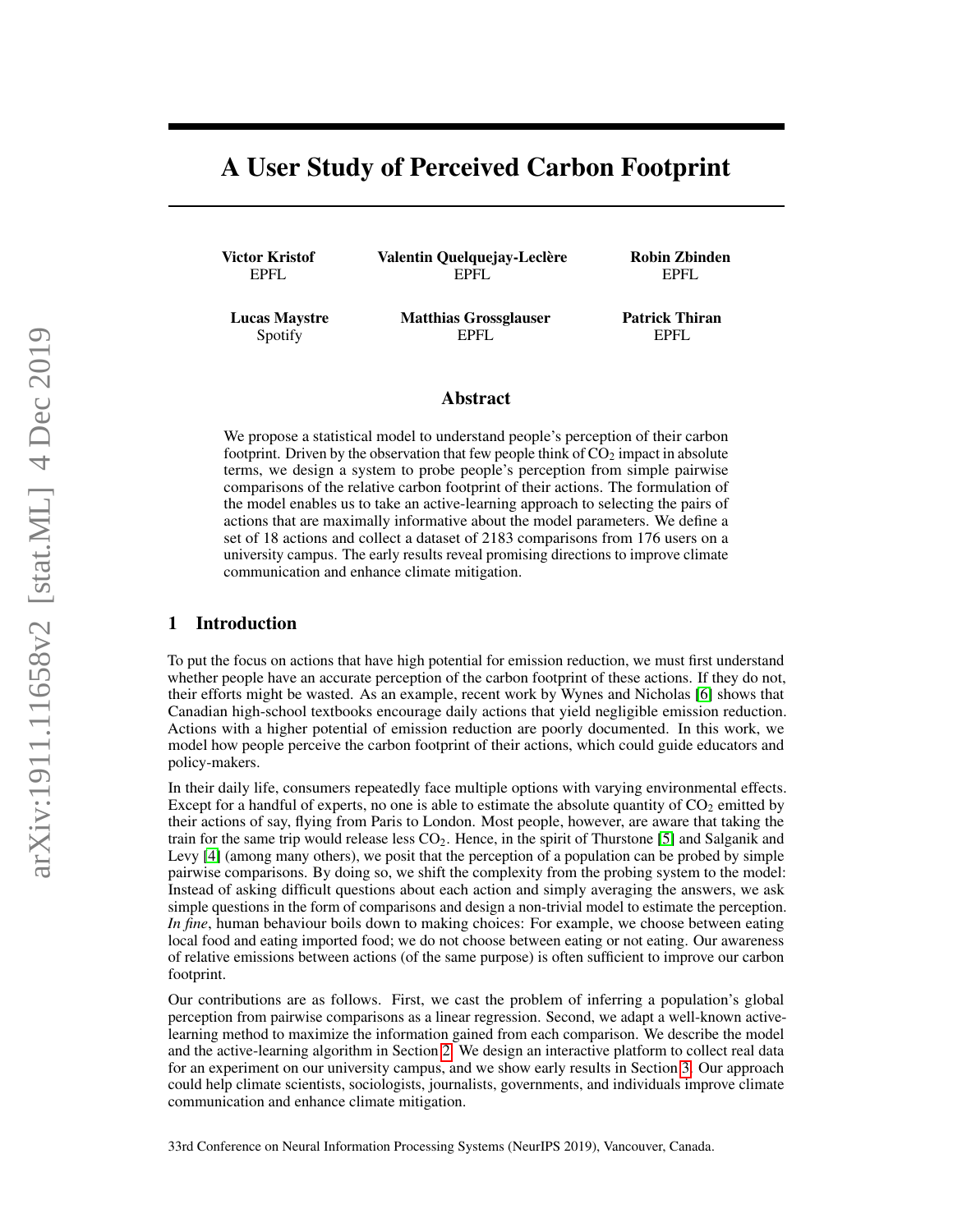# <span id="page-1-0"></span>2 Model

Let  $A$  be a set of  $M$  actions. For instance, "flying from London to New York" or "eating meat for a year" are both actions in A. Let  $(i, j, y)$  be a triplet encoding that action  $i \in A$  has an *impact ratio* of  $y \in \mathbf{R}_{>0}$  over action  $j \in \mathcal{A}$ . Said otherwise, if  $y > 1$ , action i has a carbon footprint y times *greater* than action j, and if  $y < 1$ , action i has a carbon footprint  $1/y$  times *smaller* than action j.

Given some parameters  $w_i, w_j \in \mathbf{R}$  representing the perceived (log-)carbon footprint in CO<sub>2</sub>equivalent of action  $i$  and action  $j$ , we posit

$$
y = \frac{\exp w_i}{\exp w_j}.
$$

We gather the parameters in a vector  $w \in \mathbb{R}^M$ . Assuming a centered Gaussian noise  $\epsilon \sim \mathcal{N}(0, \sigma_n^2)$ ,  $\sigma_n^2 \in \mathbf{R}$ , we model the (log-)impact ratio

$$
\log y = w_i - w_j + \epsilon = \boldsymbol{x}^\mathsf{T} \boldsymbol{w} + \epsilon,\tag{1}
$$

where the comparison vector  $x \in \mathbb{R}^M$  is zero everywhere except in entry i where it is +1 and in entry j where it is  $-1$ . Vector x "selects" the pair of actions to compare. For a dataset  $\mathcal{D} = \{ (i_n, j_n, y_n) : n = 1, ..., N \}$  of N independent triplets and since  $\log y \sim \mathcal{N}(x^{\mathsf{T}} w, \sigma_n^2)$ , the likelihood of the model is

$$
p(\boldsymbol{y} \mid \boldsymbol{X}, \boldsymbol{w}) = \prod_{i=1}^N p(y_i \mid \boldsymbol{x}_i^{\mathsf{T}} \boldsymbol{w}, \sigma_n^2) = \mathcal{N}(\boldsymbol{X}\boldsymbol{w}, \sigma_n^2 \boldsymbol{I}),
$$

where  $y \in \mathbb{R}^N$  is the vector of observed (log-)impact ratios, and  $X \in \mathbb{R}^{N \times M}$  is a matrix of N comparison vectors.

We assume a Gaussian prior for the weight parameters  $w \sim \mathcal{N}(\mu, \Sigma_p)$ , where  $\mu \in \mathbb{R}^M$  is the prior mean and  $\Sigma_p \in \mathbf{R}^{M \times M}$  is the prior covariance matrix. To obtain the global perceived carbon footprint of each action in  $A$  and to enable active learning, we compute the posterior distribution of the weight parameters given the data,

<span id="page-1-1"></span>
$$
p(\mathbf{w} \mid \mathbf{X}, \mathbf{y}) = \frac{p(\mathbf{y} \mid \mathbf{X}, \mathbf{w})p(\mathbf{w})}{p(\mathbf{y} \mid \mathbf{X})}
$$
  
=  $\mathcal{N} \left( \overline{\mathbf{w}} = \Sigma \left( \sigma_n^{-2} \mathbf{X}^{\mathsf{T}} \mathbf{y} + \Sigma_p^{-1} \boldsymbol{\mu} \right), \Sigma = \left( \sigma_n^{-2} \mathbf{X}^{\mathsf{T}} \mathbf{X} + \Sigma_p^{-1} \right)^{-1} \right).$  (2)

The noise variance  $\sigma_n^2$ , the prior mean  $\mu$ , and the prior covariance matrix  $\Sigma_p$  are hyperparameters to be tuned. The global perceived carbon footprint is given by the posterior mean as  $\exp \overline{\boldsymbol{w}}$ . We use the posterior covariance matrix  $\Sigma$  to select the next pair of actions, as described in the following section.

**Active Learning** We collect the triplets in  $\mathcal{D}$  from multiple users who take a quiz. During one session of the quiz, a user sequentially answers comparison questions and decides when to stop to see their overall results. Active learning enables us to maximize the information extracted from a session.

Let  $\Sigma_N$  and  $\Sigma_{N+1}$  be the covariance matrices of the posterior distribution in Equation [\(2\)](#page-1-1) when N and  $N + 1$  comparisons have been respectively collected. Let x be the new  $(N + 1)$ -th comparison vector. As proposed by MacKay [\[3\]](#page-3-3), we want to select the pair of actions to compare that is maximally informative about the values that the model parameters w should take [\[1,](#page-3-4) [2\]](#page-3-5). For our linear Gaussian model, this is obtained by maximizing the total information gain

$$
\Delta S = S_N - S_{N+1} = \frac{1}{2} \log(1 + \sigma_n^{-2} \mathbf{x}^\mathsf{T} \mathbf{\Sigma}_N \mathbf{x}),\tag{3}
$$

where  $S_N = \frac{M}{2}(1 + \log 2\pi) + \frac{1}{2}\log \det \Sigma_N$  is the entropy of a multivariate Gaussian distribution with covariance matrix  $\Sigma_N$ . The full derivation of the total information gain can be found in Appendix [A.1.](#page-4-0) To maximize  $\Delta S$ , we maximize  $x^{\intercal} \Sigma_N x$  for all possible x in our dataset. Recall that comparison vectors x are zero everywhere except in entry  $i$  (+1) and in entry  $j$  (-1). By denoting  $\Sigma_N = [\sigma_{ij}^2]_{i,j=1}^M$ , we seek, therefore, to find the pair of actions

$$
(i^{\star}, j^{\star}) = \underset{i,j}{\arg \max} \left\{ \sigma_{ii}^2 + \sigma_{jj}^2 - 2\sigma_{ij}^2 \right\}.
$$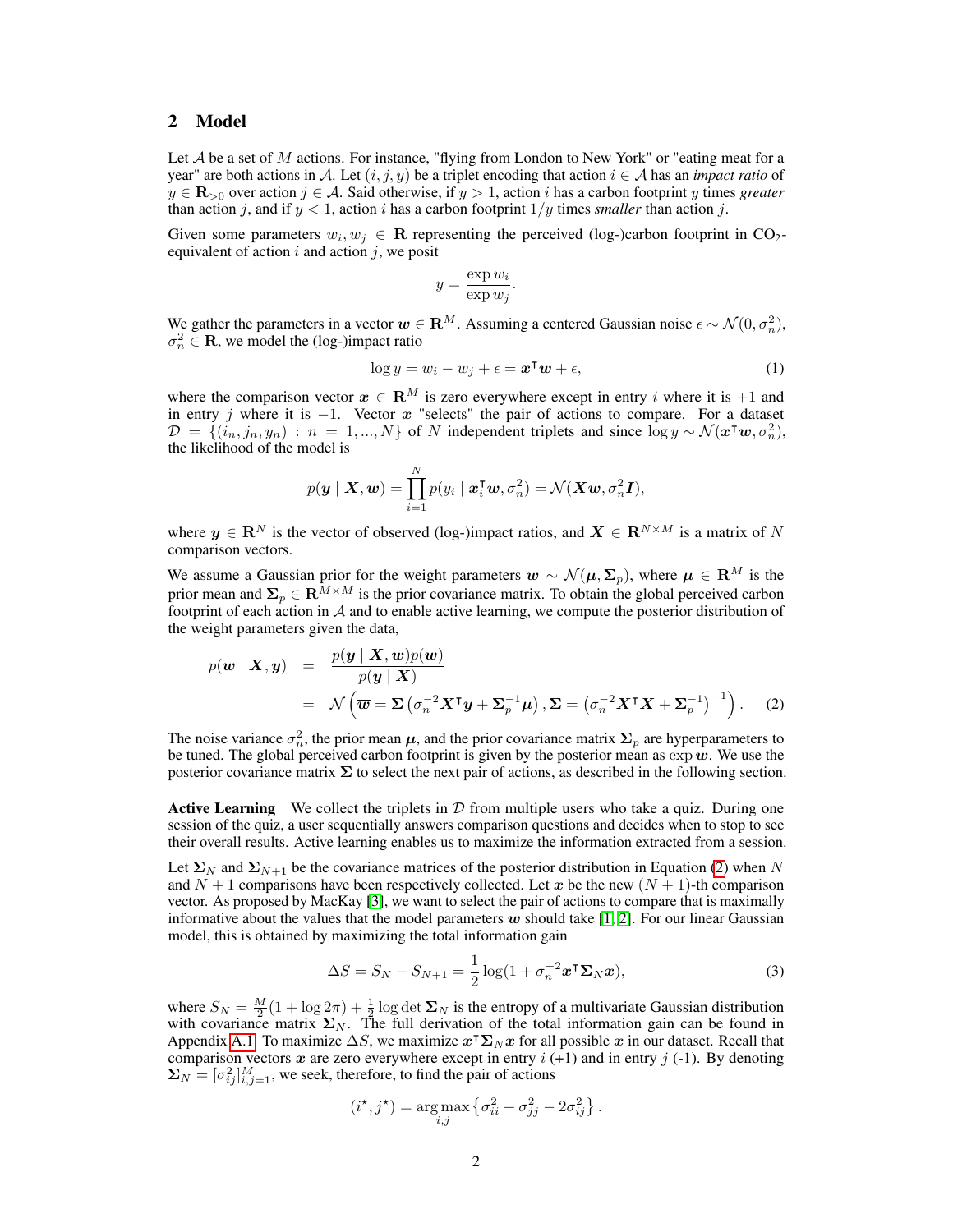

<span id="page-2-2"></span>Figure 1: Global perceived carbon footprint of 18 actions in  $kgCO<sub>2</sub>$ -equivalent and their true values (log scale). The list of actions is provided in Appendix [A.2.](#page-4-1)

The prior covariance matrix  $\Sigma_p$  could capture the prior knowledge about the typical user perception of relative carbon footprint. In future work, we intend to further reduce the number of questions asked during one session by a judicious choice of  $\Sigma_p$ . In our experiments so far, we simply initialize it to a spherical covariance, as explained in the next section.

# <span id="page-2-0"></span>3 Results

Starting with no information at all, we arbitrarily set the prior noise  $\sigma_n^2 = 1$  and the prior covariance matrix to a spherical covariance  $\Sigma_p = \sigma_p^2 I$ , with  $\sigma_p^2 = 10$ . Our results are qualitatively robust to a large range of values for  $\sigma_p^2$ . In order to compare the perceived carbon footprint  $\exp \overline{w}$  with its true value  $\exp v$ , we set the prior mean to  $\mu = c1$ , where  $c = \frac{1}{M} \sum_{i=1}^{M} v_i$  is the mean of the (log-)true values. This guarantees that the perceived carbon footprint estimated from the model parameters have the same scale as the true values.

We compile a set A of  $M = 18$  individual actions about transportation, food, and household (the full list of actions is provided in Appendix [A.2\)](#page-4-1). We deploy an online quiz<sup>[1](#page-2-1)</sup> to collect pairwise comparisons of actions from real users on a university campus. We collect  $N = 2183$  triplets from 176 users, mostly students between 16 and 25 years old. We show in Figure [1](#page-2-2) the true carbon footprint, together with the global perception of the population, i.e., the values  $\exp \overline{w_i}$  for each action  $i \in \mathcal{A}$ .

The users in our population have a globally accurate perception. Among the actions showing the most discrepancy, the carbon footprint of short-haul flights is *overestimated* (Action 11), whereas the carbon footprint of long-haul flights (16) is highly *underestimated* (the scale is logarithmic). Similarly, the carbon footprint of first-class flights (18) is also *underestimated*. The users tend to *overestimate* the carbon footprint of more ecological transports, such as the train, the bus, and car-sharing (1, 4, and 6). The users have an accurate perception of actions related to diet (8, 14, and 15) and of actions related to domestic lighting (3 and 10). They *overestimate*, however, the carbon footprint of a dryer (2). Finally, they highly *underestimate* the carbon footprint of oil heating (17). Switzerland, where the users live, is one of the European countries whose consumption of oil for heating houses is the highest. There is, therefore, a high potential for raising awareness around this issue.

# 4 Conclusion

In this work, we proposed a statistical model for understanding people's global perception of their carbon footprint. The Bayesian formulation of the model enables us to take an active-learning approach to selecting the pairs of actions that maximize the gain of information. We deployed an online platform to collect real data from users. The estimated perception of the users gives us insight into this population and reveals interesting directions for improving climate communication.

For future work, we will open and deploy our platform to a wider audience. We plan to collaborate with domain experts to further analyze people's estimated perception of their carbon footprint and to translate the conclusions of the results into concrete actions.

<span id="page-2-1"></span><sup>&</sup>lt;sup>1</sup> Accessible at <http://www.climpact.ch>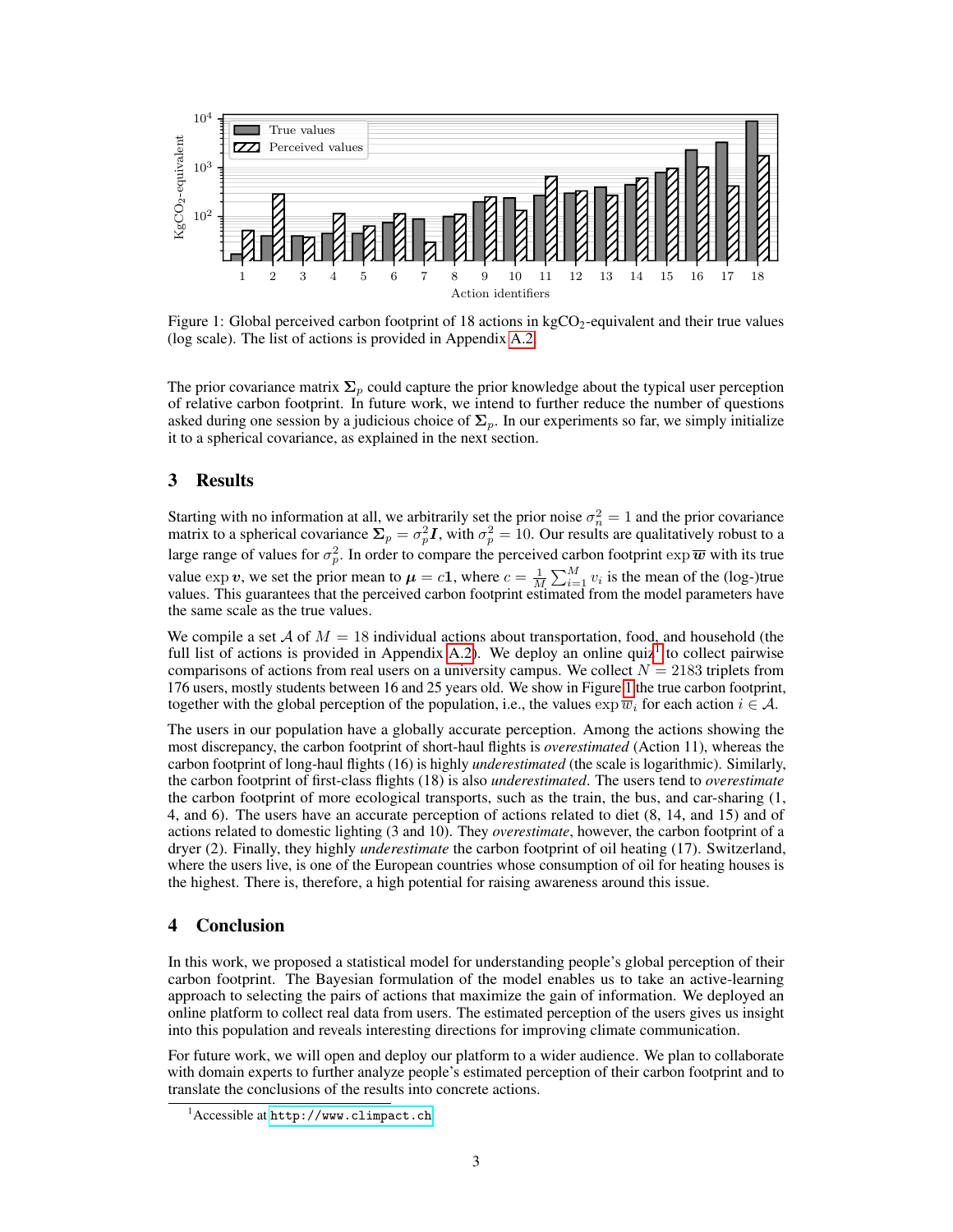# References

- <span id="page-3-4"></span>[1] W. Chu and Z. Ghahramani. Extensions of Gaussian processes for ranking: Semi-supervised and active learning. In *Proceedings of the NIPS 2005 Workshop on Learning to Rank*, Whistler, BC, Canada, Dec. 2005.
- <span id="page-3-5"></span>[2] N. Houlsby, J. M. Hernández-Lobato, F. Huszár, and Z. Ghahramani. Collaborative Gaussian processes for preference learning. In *Advances in Neural Information Processing Systems 25*, Lake Tahoe, CA, Dec. 2012.
- <span id="page-3-3"></span>[3] D. J. MacKay. Information-based objective functions for active data selection. *Neural computation*, 4(4):590–604, 1992.
- <span id="page-3-2"></span>[4] M. J. Salganik and K. E. C. Levy. Wiki surveys: Open and quantifiable social data collection. *PLoS ONE*, 10(5):1–17, 2015.
- <span id="page-3-1"></span>[5] L. L. Thurstone. The method of paired comparisons for social values. *The Journal of Abnormal and Social Psychology*, 21(4):384–400, 1927.
- <span id="page-3-0"></span>[6] S. Wynes and K. A. Nicholas. The climate mitigation gap: education and government recommendations miss the most effective individual actions. *Environmental Research Letters*, 12(7), 2017.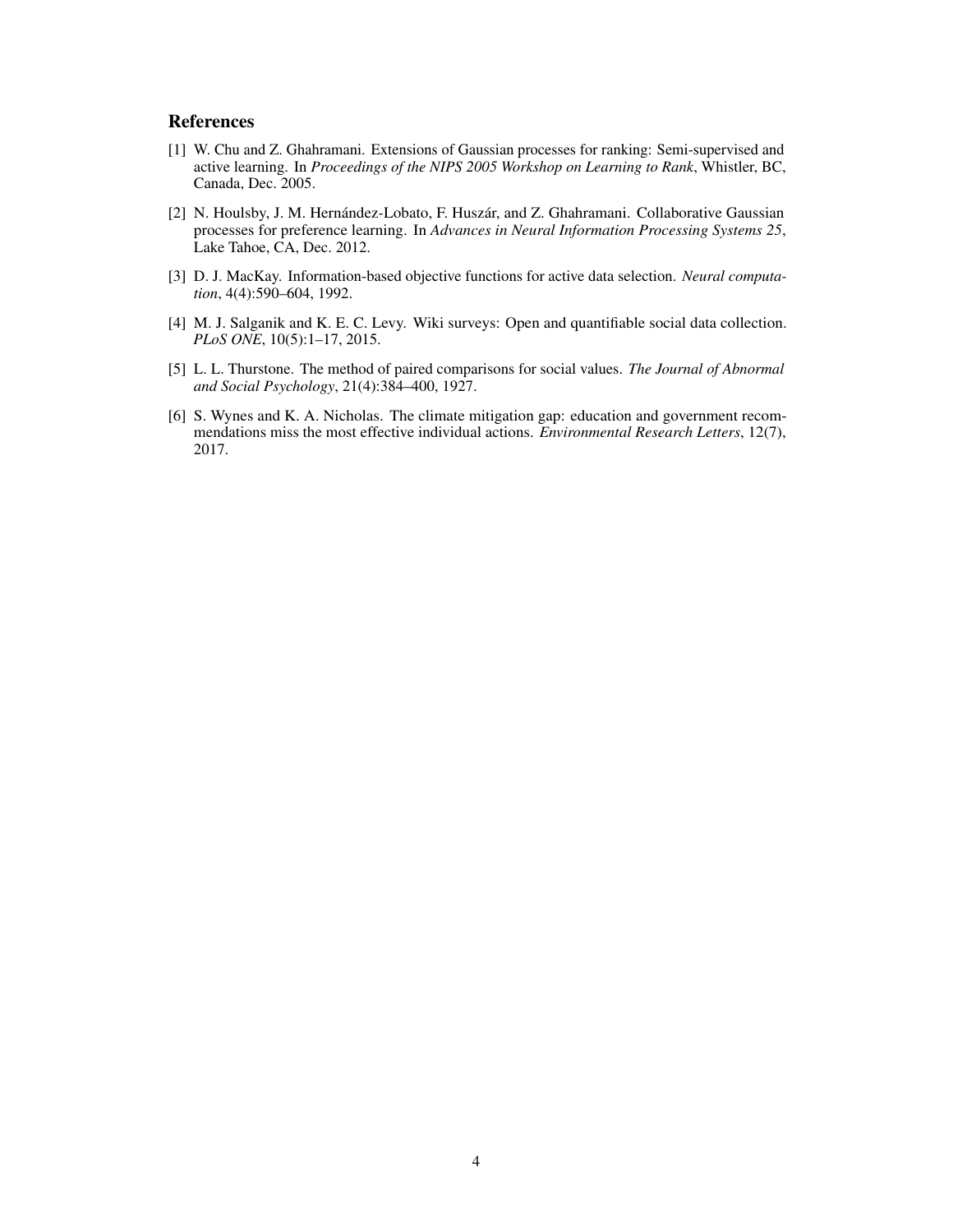# A Appendix

#### <span id="page-4-0"></span>A.1 Total Information Gain for Multivariate Gaussian Distributions

Recall that the entropy of a multivariate Gaussian distribution  $\mathcal{N}(\mu, \Sigma)$ ,  $\mu \in \mathbb{R}^M$ ,  $\Sigma \in \mathbb{R}^{M \times M}$ , is given by

$$
S = \frac{M}{2}(1 + \log 2\pi) + \frac{1}{2}\log \det \Sigma.
$$
 (4)

Let  $\Sigma_N$  and  $\Sigma_{N+1}$  be the covariance matrices of the posterior distribution in Equation [\(2\)](#page-1-1) when N and  $N + 1$  data points have been collected, respectively. Let x be the new  $(N + 1)$ -th data point. The total information gain is

<span id="page-4-2"></span>
$$
\Delta S = S_N - S_{N+1}
$$
\n
$$
= \frac{1}{2} \log \frac{\det \Sigma_{N+1}^{-1}}{\det \Sigma_N^{-1}}
$$
\n
$$
= \frac{1}{2} \log \frac{\det[\Sigma_N^{-1} + \sigma_n^{-2} x x^\mathsf{T}]}{\det \Sigma_N^{-1}}
$$
\n(5)

$$
= \frac{1}{2} \log \frac{(\det \Sigma_N^{-1})(1 + \sigma_n^{-2} x^{\mathsf{T}} \Sigma_N x)}{\det \Sigma_N^{-1}} \tag{6}
$$

$$
= \frac{1}{2}\log(1+\sigma_n^{-2}x^{\intercal}\mathbf{\Sigma}_N x).
$$

We obtain Equation [\(5\)](#page-4-2) by observing that  $\Sigma_N^{-1} + \sigma_n^{-2} x x^\intercal = \sigma_n^{-2} X^\intercal X + \Sigma_p^{-1} + \sigma_n^{-2} x x^\intercal = \Sigma_{N+1}^{-1}$ . We obtain Equation [\(6\)](#page-4-2) by the matrix determinant lemma.

## <span id="page-4-1"></span>A.2 List of Actions

We provide here the full list of actions, together with the true carbon footprint associated with each of them. Because different countries use different sources of energy, we calculate the carbon footprint *relative* to the country where our university is located. The actions are ordered according to their true carbon footprint.

#### 1. Take the train in economy class on a 1000-km round-trip.

The train is a high-speed train with 360 seats. The seat-occupancy rate is 55% (average rate for these types of trains). We count the  $CO<sub>2</sub>$  emissions per passenger. Carbon footprint:  $17 \text{ kgCO}_2$ -equivalent.

## 2. Dry your clothes with a dryer for one year.

A dryer emits  $CO<sub>2</sub>$  because it consumes electricity. We consider a dryer of average quality. The electricity is consumed from a grid with average  $CO<sub>2</sub>$  rate. Carbon footprint:  $40 \text{ kgCO}_2$ -equivalent.

## 3. Light your house with LED bulbs.

LED bulbs emit CO2 because they consume electricity to generate light. The electricity is consumed from a grid with average  $CO<sub>2</sub>$  rate. Carbon footprint:  $40 \text{ kgCO}_2$ -equivalent.

4. Take the bus on a 1000-km round-trip.

The bus is a standard-size bus with 60 seats. The seat-occupancy rate is 50% (average rate for buses). We count the  $CO<sub>2</sub>$  emissions per passenger. Carbon footprint:  $45 \text{ kgCO}_2$ -equivalent.

5. Drive an electric car alone on a 1000-km round-trip.

The car is a compact electric car that consumes 15 kWh/100km. The electricity is consumed from a grid with average  $CO<sub>2</sub>$  rate. There are no other passengers in the car. We count the CO<sub>2</sub> emissions per passenger.

Carbon footprint:  $45 \text{ kgCO}_2$ -equivalent.

6. Car-share with three other persons on a 1000-km round-trip.

The car is a mid-sized gasoline car that consumes 7 l/100km. There are four persons in the car. We count the  $CO<sub>2</sub>$  emissions per passenger. Carbon footprint:  $75 \text{ kgCO}_2$ -equivalent.